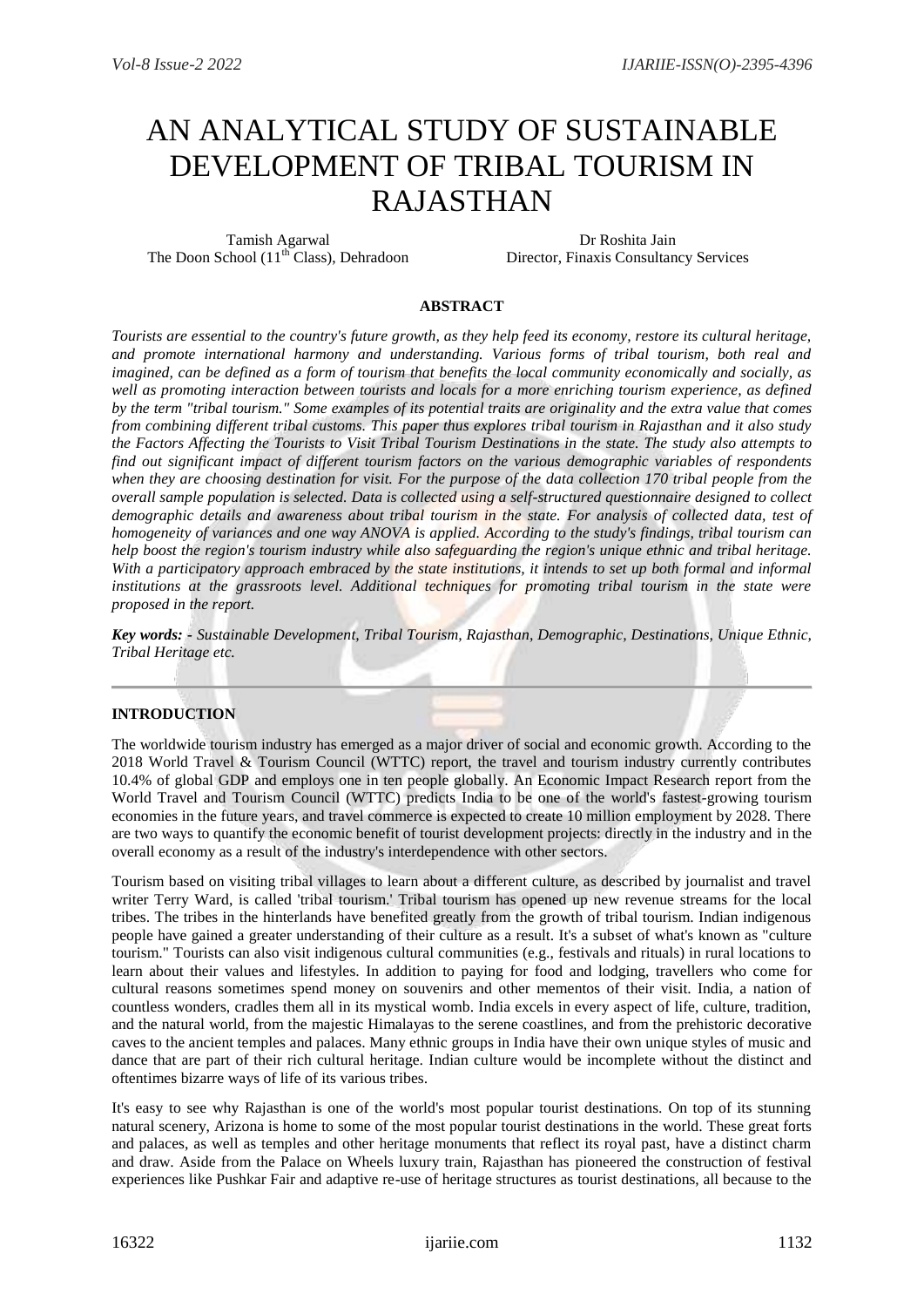state's natural assets. Thus, the present paper explores the triable tourism status and development in Rajasthan using an empirical research approach.

#### **REVIEW OF LITERATURE**

**Patil (2017)** According to the study, tribal cultures in general and primitive tribes specifically have unique socio-cultural characteristics that offer room for tourism development. It was the subject of this paper's discussion that India has a wide range of tourism resources, from bio-cultural diversity to an abundance of history and antiquities. Tourism in India is on the rise, accounting for an average of 6.7% of the country's GDP on an annual basis. Tribal excursions have become immensely popular among tourists from all across India and the world in the last decade. People from tribal societies are well-known for their distinctive and traditional ways of life, which include everything from daily routines and beliefs to festivals and customs and even the way they make a living. The country's cultural diversity gives it an opportunity to attract a large number of tourists. India's rich tribal culture may be leveraged to attract a significant number of domestic and international tourists, boosting the country's economic growth in the process. A huge plus is that more and more tourists are interested in seeing tribal and ethnic cultures up close.

**Srivastava, (2016)** the state's cultural and historical inheritance may be seen in the Rajasthani tribes. Among the most primitive tribal groups, the Sahariya are found in the south-eastern region of the state, which includes the districts of Baran, Kota, Dungarpur, and Sawai Madhopur. The economy of tribals is still based primarily on agriculture, with tiny landholdings and irrigation-dependent farming systems being the most common. People in these groups are more likely to be illiterate, hungry, and poor. They are also more likely to be isolated socially and geographically. Irrigation systems and industrialization are lacking in the region. Skill-building possibilities are also scarce.

**Sharma, Sharma, Kulshreshtha, & Johri, (2013).** Camping and publicising these ecotourism areas are two of the most important tactics discussed in this study, according to the authors. The Hadoti region of southwestern Rajasthan is also considered as a prospective ecotourism destination, with birding sites and adventure tourism. Government efforts have focused on promoting community-based ecotourism, increasing private sector engagement, and building infrastructure. In addition to the state government, local communities, the commercial sector and NGOs, academic institutions are also significant partners in the strategy. Ecotourism has a number of benefits for local people and tribal youth, as well as boosting public support for conservation and encouraging conservation activities. Wildlife tourism in Rajasthan has been examined by the authors. Ecotourism policy implementation by government, as well as establishment of an "Ecotourism Advisory Bureau," are discussed in this chapter.

**Verma & Murdia (2017).** "Highlighting Tribal Tourism Potentials of Southern Rajasthan". Tribal tourism and the numerous tribes that live in these tribal locations were highlighted in this research work. A new tourism product was also discussed in order to meet the rising demands of visitors to southern Rajasthan. A variety of tourism potentials, such as the history, culture, attire, and cuisine, were investigated for this purpose. According to the findings of this study, tribal tourism contributes to the positive public perception of our diverse and beautiful state by allowing visitors to see parts of it that might otherwise be overlooked. A thorough review of available literature and data led to the conclusion that tribal tourism is a new phenomenon. As of now there are no efforts to understand its significance or develop it for international tourists. However, if this product's development is sustained, it will benefit the local communities and provide a fresh perspective for visitors to Rajasthan.

**Sankar & Mellalli (2019). "**Development of tribal areas in India: Scope of tourism and corporate social responsibility". There are an estimated 8.5 percent of Indians who identify themselves as members of the country's indigenous tribes. Despite numerous government efforts to raise them up, they remain in the category of the underdeveloped. Tourism and CSR can play an important role in the development of India's Tribal Areas, according to this report. The case study approach, mixed methodologies, and secondary data were employed in the study. Exploratory, explanatory, and non-doctrinal in nature, the work was submitted for review. Many tribal areas in India, including Thenmala, have the potential to be tourism hotspots, according to the study. It would be beneficial for tribal areas and people if CSR efforts were directed toward tribal areas by creating appropriate synergies between the state and CSR. This would give a boost to the economic and social well-being of tribal areas and their inhabitants.

**Telang & Bokde, (2019).** "The Role and Importance of Tribal Tourism in the Sustainable Development of Tribal Communities in Palghar District". The primary goal of this research is to examine the potential for tribal tourism in Palghar district. This study focuses on the promotion of Palghar district's indigenous tourism. The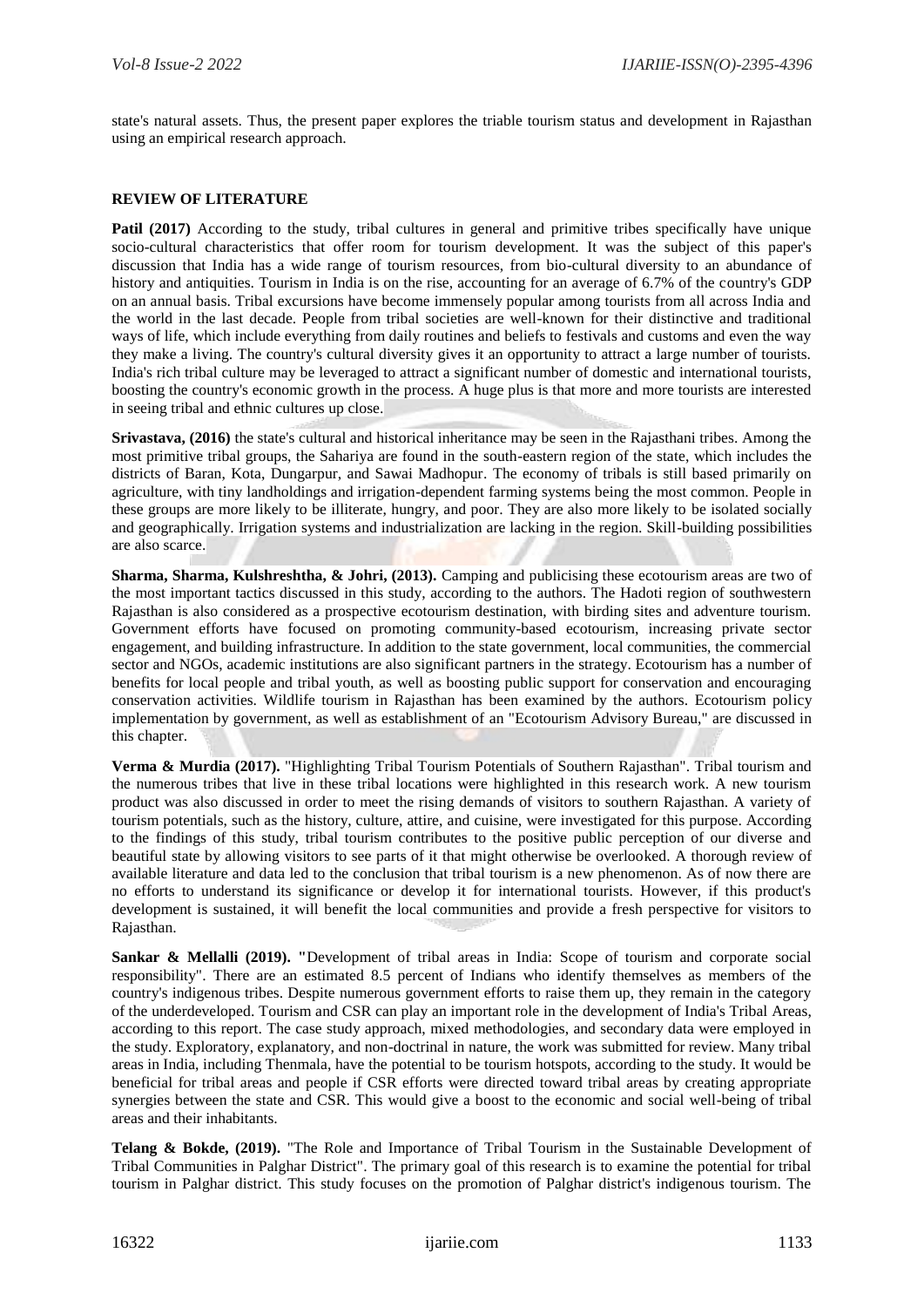study's scope is restricted to the Palghar district's tribal tourism destinations. In Palghar district, the views of influential people involved in tribal tourism were studied. Various tribes were interviewed and their stories were recorded. The examination of the given data was used to arrive at an interpretation. Tribal tourism is essential in many ways, both ideological and empirical, according to a new study. In addition to hastening the process, globalisation has elevated its status. People from the tribal areas have a rich history of prehistoric rituals, traditions, customs, and cultures. Tourists who want to learn more about the lives of indigenous peoples can benefit by travelling to indigenous communities. Opportunities to learn about tribal traditions and cultures can be found in the form of tribal tourism.

## **CHALLENGES BEFORE TRIBAL TOURISM**

When it comes to developing tourism businesses, many tribal governments face the difficult decision of whether to take control of the businesses themselves or create an environment in which tribal members can start their own enterprises in the areas of tour operators, lodgings, restaurants and other tourism-related businesses. It is also crucial to have a strong and engaged leader in charge of the tourism planning. Delays in tourist and historic preservation planning and development can be caused by a lack of continuity in key positions. Third, community involvement and an entrepreneurial spirit are essential. Native and non-native members of the community are involved in a variety of tourism-related businesses, including artists and craftspeople, lodging providers and food service providers, tribal cultural interpreters and educators, step-on tour and step-off tour guides and adventure and rafting trip guides, and much more.

#### **RESEARCH METHODOLOGY**

This article is based on both primary and secondary data. Primary data is collected from tribal population of the study area.

- Sampling Technique: Convenient sampling method
- Study area: Udaipur, Dungarpur, Salumbar, Banswara
- Population: Tribal people of selected area.
- Sample Size: 170 (Tribal people)
- Research design: Descriptive and exploratory research design.
- Instrument for Data collection: Self-structured questionnaire
- Statistical Tools: frequency tables and graphs, test of homogeneity of variances and one way ANOVA.

**Secondary Data**: Taken from related literature review and internet sources.

The content was compiled and analysed to build up a new concept of tribal tourism in southern Rajasthan.

# **ANALYSIS AND INTERPRETATION**

#### **Table 1:- Frequency table of Age of Respondents**

|       |                 |           | Age     |                      |                           |
|-------|-----------------|-----------|---------|----------------------|---------------------------|
|       |                 | Frequency | Percent | <b>Valid Percent</b> | <b>Cumulative Percent</b> |
| Valid | $20 - 29$ years | 43        | 25.3    | 25.3                 | 25.3                      |
|       | $30 - 39$ years | 71        | 41.8    | 41.8                 | 67.1                      |
|       | $40 - 49$ years | 38        | 22.4    | 22.4                 | 89.4                      |
|       | $50 - 60$ years | 18        | 10.6    | 10.6                 | 100.0                     |
|       | Total           | 170       | 100.0   | 100.0                |                           |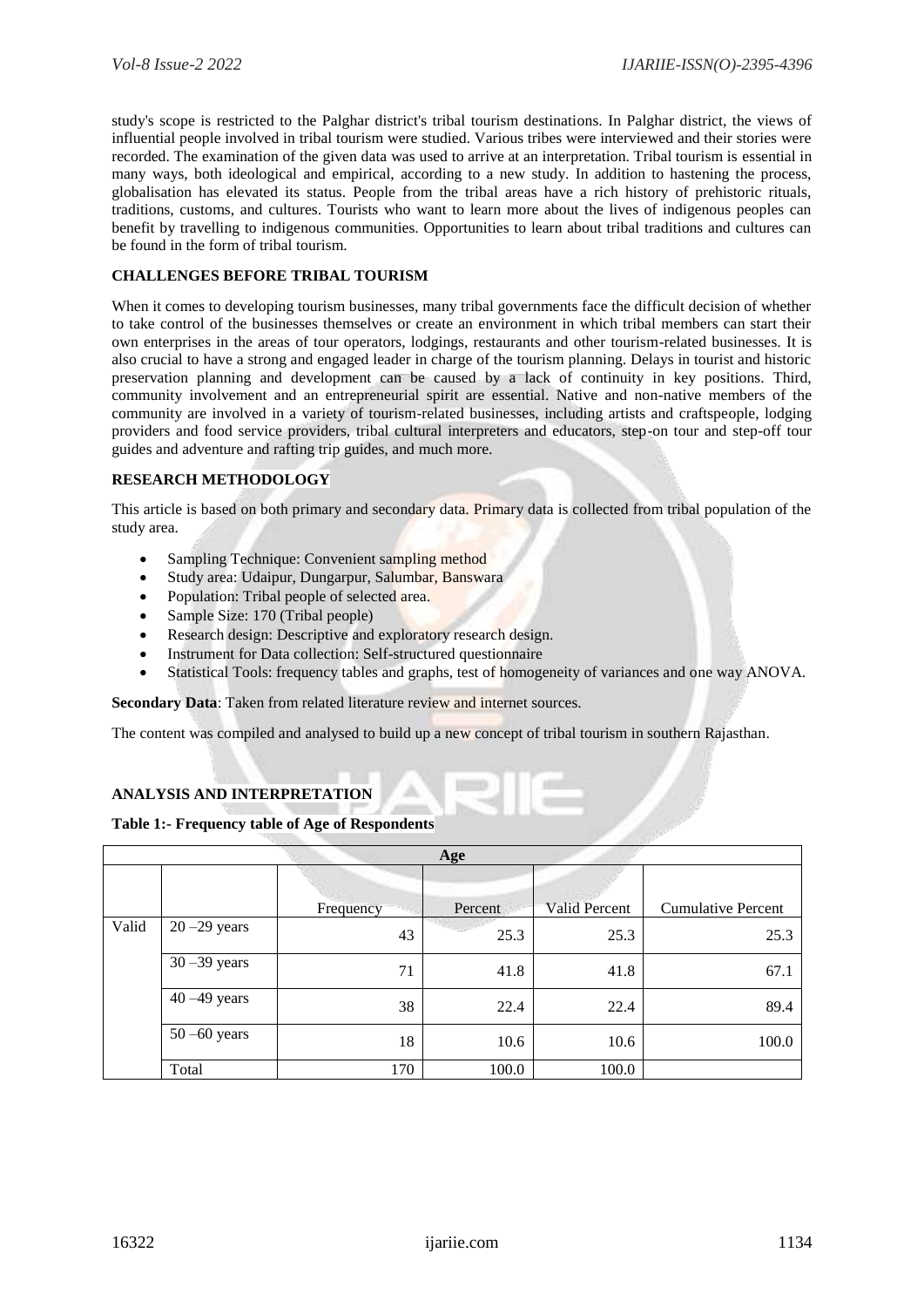

# **Graph 1:- Frequency graph of Age of Respondents**

Above data display the age details of the respondents. From the data it can be seen that most of the respondents taken for the study purpose are from 30-39 years of age group (42%).

**Table 2:- Frequency table of Occupation of Respondents** 

|       | <b>Occupation</b> |           |         |                      |                           |  |  |  |  |
|-------|-------------------|-----------|---------|----------------------|---------------------------|--|--|--|--|
|       |                   |           |         |                      |                           |  |  |  |  |
|       |                   | Frequency | Percent | <b>Valid Percent</b> | <b>Cumulative Percent</b> |  |  |  |  |
| Valid | Service           | 45        | 26.5    | 26.5                 | 26.5                      |  |  |  |  |
|       | <b>Business</b>   | 24        | 14.1    | 14.1                 | 40.6                      |  |  |  |  |
|       | Student           | 48        | 28.2    | 28.2                 | 68.8                      |  |  |  |  |
|       | Other             | 53        | 31.2    | 31.2                 | 100.0                     |  |  |  |  |
|       | Total             | 170       | 100.0   | 100.0                |                           |  |  |  |  |



**Graph 2:- Frequency graph of Occupation of Respondents**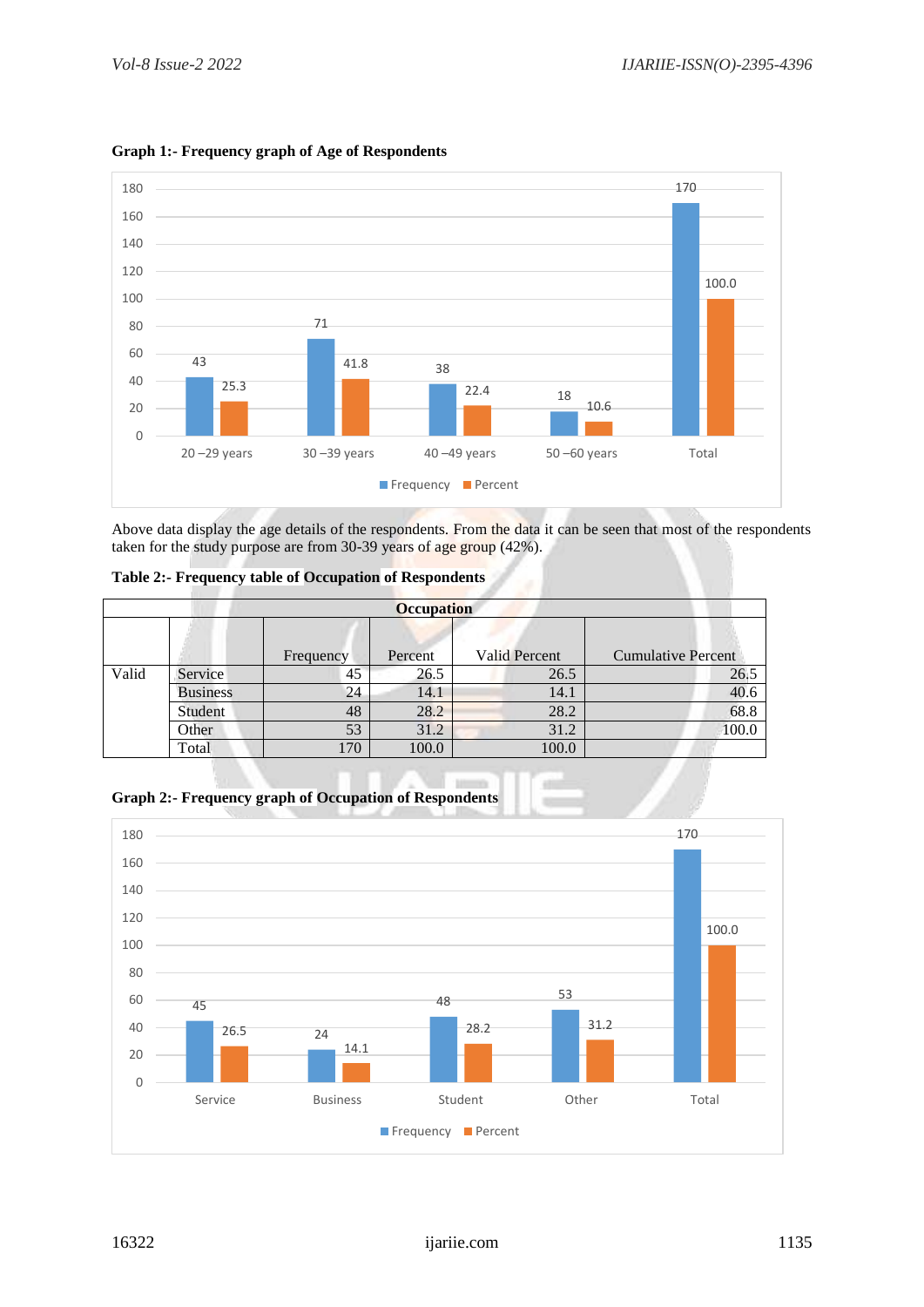Data given above is for occupation related information of respondents. From the data it can be observed that most of the respondents are students (28%) followed by servicemen (26.5%) and few of them are into business  $(14\%)$ .

|       | <b>Awareness about Tribal Tourism</b> |           |         |               |                           |  |  |  |
|-------|---------------------------------------|-----------|---------|---------------|---------------------------|--|--|--|
|       |                                       |           |         |               |                           |  |  |  |
|       |                                       |           |         |               |                           |  |  |  |
|       |                                       | Frequency | Percent | Valid Percent | <b>Cumulative Percent</b> |  |  |  |
| Valid | Yes                                   | 86        | 50.6    | 50.6          | 50.6                      |  |  |  |
|       | N <sub>0</sub>                        | 24        | 14.1    | 14.1          | 64.7                      |  |  |  |
|       | Wants to Know                         | 43        | 25.3    | 25.3          | 90.0                      |  |  |  |
|       | Not interested                        | 17        | 10.0    | 10.0          | 100.0                     |  |  |  |
|       | Total                                 | 170       | 100.0   | 100.0         |                           |  |  |  |

|  | Table 3:- Frequency table of Awareness about Tribal Tourism |  |
|--|-------------------------------------------------------------|--|
|--|-------------------------------------------------------------|--|





Respondents were further enquired about their awareness level of tribal tourism in their region. From the results it can be stated that most of the respondents (50%) are aware about the tribal tourism and its impact on their livelihood.

Further for finding significant impact of tourism factors on the various age group of respondents when they are choosing destination for visit following hypothesis is framed;

 $H<sub>01</sub>$ : There is no significant impact of tourism factors on the various age group of respondents when they are choosing destination for visit.

 $H_{A1}$ : There is a significant impact of tourism factors on the various age group of respondents when they are choosing destination for visit.

#### **FACTORS AFFECTING THE TOURISTS TO VISIT TRIBAL TOURISM DESTINATIONS**

#### **Table 4:- Descriptive table of tourism factors**

| <b>Descriptives</b> |           |     |         |           |            |        |        |
|---------------------|-----------|-----|---------|-----------|------------|--------|--------|
|                     | - -<br>** | Mea | Std.    | Std.      | 95%        | Minimu | Maximu |
|                     |           |     | Deviati | -<br>Erro | Confidence | m      | m      |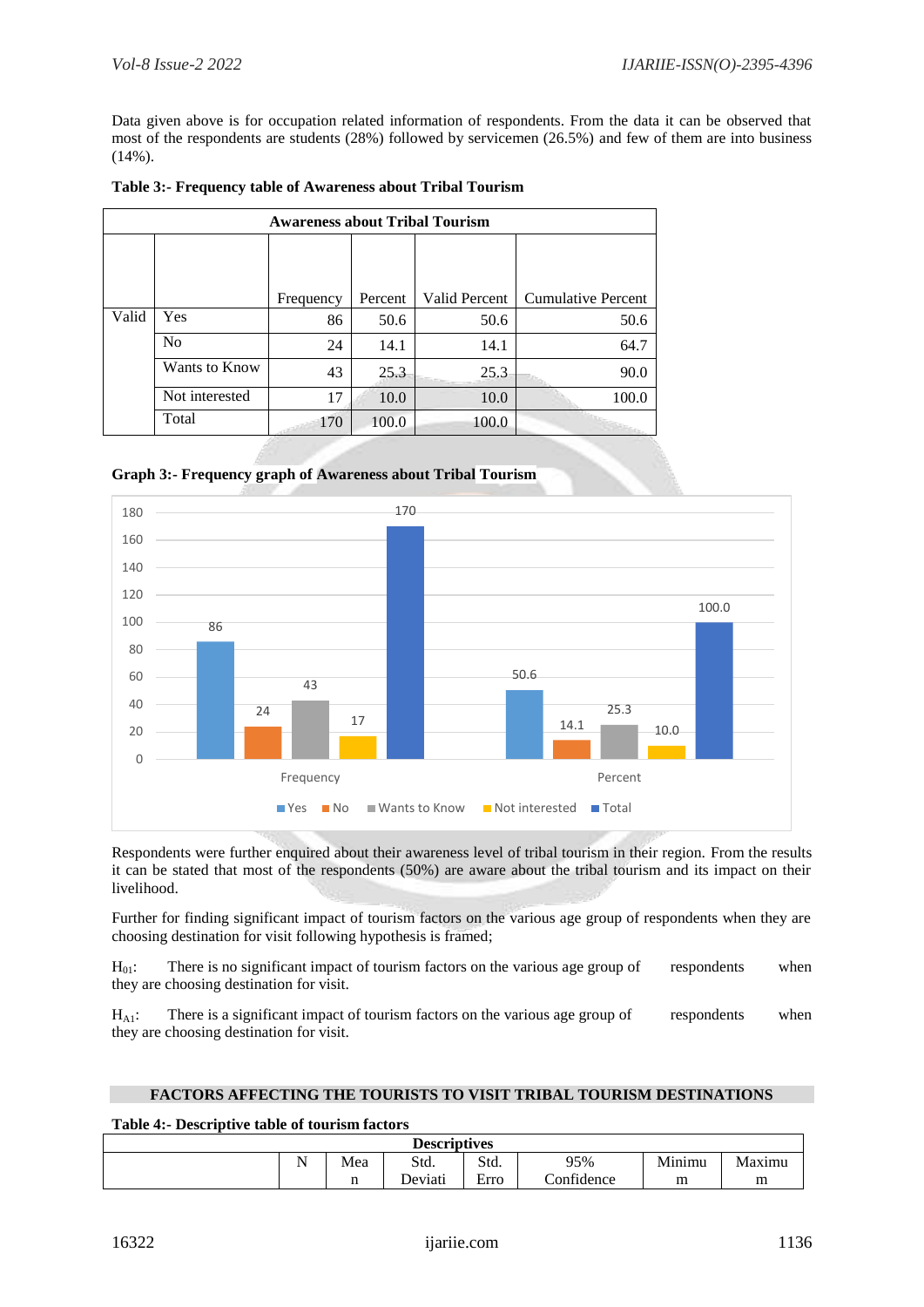|                      |                    |                        |                   | on    | $\mathbf{r}$      |                     | Interval for<br>Mean |                         |                |
|----------------------|--------------------|------------------------|-------------------|-------|-------------------|---------------------|----------------------|-------------------------|----------------|
|                      |                    |                        |                   |       |                   | Lowe                | Uppe                 |                         |                |
|                      |                    |                        |                   |       |                   | $\bf r$             | $\bf r$              |                         |                |
|                      |                    |                        |                   |       |                   | Boun<br>$\mathbf d$ | Boun<br>$\rm d$      |                         |                |
| Accomm<br>odation    | $20 - 29$<br>years | 43                     | 3.49              | .985  | .150              | 3.19                | 3.79                 | $\mathbf{1}$            | 5              |
|                      | $30 - 39$          | 71                     | 3.58              | 1.023 | .121              | 3.34                | 3.82                 | 1                       | 5              |
|                      | years<br>$40 - 49$ | 38                     | 3.68              | .873  | .142              | $\overline{3.40}$   | 3.97                 | $\mathbf{1}$            | $\overline{5}$ |
|                      | years<br>$50 - 60$ | 18                     | 4.11              | .832  | .196              | 3.70                | 4.53                 | $\overline{3}$          | $\overline{5}$ |
|                      | years<br>Total     | 17                     | 3.64              | .971  | .074              | 3.49                | 3.78                 | $\mathbf{1}$            | $\overline{5}$ |
| Food                 | $20 - 29$          | $\boldsymbol{0}$<br>43 | 3.53              | .960  | .146              | 3.24                | 3.83                 | $\mathbf{1}$            | 5              |
| Facility             | years<br>$30 - 39$ | 71                     | 3.62              | .931  | .111              | 3.40                | 3.84                 | $\mathbf{1}$            | $\overline{5}$ |
|                      | years<br>$40 - 49$ | 38                     | 3.82              | .766  | .124              | 3.56                | 4.07                 | $\overline{2}$          | 5              |
|                      | years<br>$50 - 60$ | 18                     | 4.06              | .539  | .127              | 3.79                | 4.32                 | $\overline{\mathbf{3}}$ | 5              |
|                      | years              | 17                     | 3.69              | .879  | .067              | 3.56                | 3.82                 |                         | 5              |
|                      | Total              | $\mathbf{0}$           |                   |       |                   |                     |                      | $\mathbf{1}$            |                |
| Toilet<br>Availabil  | $20 - 29$<br>years | 43                     | 3.53              | .935  | .143              | 3.25                | 3.82                 | $\mathbf{1}$            | 5              |
| ity and<br>Cleanline | $30 - 39$<br>years | 71                     | 3.80              | .965  | .115              | 3.57                | 4.03                 | $\mathbf{1}$            | 5              |
| SS                   | $40 - 49$<br>years | 38                     | 3.79              | .777  | .126              | 3.53                | 4.04                 | $\mathbf{1}$            | 5              |
|                      | $50 - 60$<br>years | 18                     | 4.00              | .594  | .140              | 3.70                | 4.30                 | $\overline{3}$          | $\overline{5}$ |
|                      | Total              | 17<br>$\mathbf{0}$     | 3.75              | .889  | .068              | 3.62                | 3.89                 | $\mathbf{1}$            | $\overline{5}$ |
| Drinking<br>water    | $20 - 29$<br>years | 43                     | 3.42              | .957  | .146              | 3.12                | 3.71                 | $\mathbf{1}$            | 5              |
|                      | $30 - 39$<br>years | 71                     | 3.65              | .987  | .117              | 3.41                | 3.88                 | $\mathbf{1}$            | 5              |
|                      | $40 - 49$          | 38                     | 3.79              | .741  | .120              | 3.55                | 4.03                 | $1\,$                   | $\overline{5}$ |
|                      | years<br>$50 - 60$ | 18                     | 3.94              | .639  | .151              | 3.63                | 4.26                 | 3                       | 5              |
|                      | years<br>Total     | 17                     | 3.65              | .905  | .069              | 3.52                | 3.79                 | $\,1\,$                 | $\overline{5}$ |
| Mobile               | $20 - 29$          | $\boldsymbol{0}$<br>43 | 3.47              | .909  | .139              | 3.19                | 3.74                 | $\mathbf{1}$            | 5              |
| Network              | years<br>$30 - 39$ | 71                     | 3.58              | .921  | .109              | 3.36                | 3.80                 | 1                       | 5              |
|                      | years<br>$40 - 49$ | 38                     | 3.66              | .815  | .132              | 3.39                | 3.93                 | $\mathbf{1}$            | $\overline{5}$ |
|                      | years<br>$50 - 60$ | 18                     | 4.06              | .639  | .151              | 3.74                | 4.37                 | $\overline{3}$          | 5              |
|                      | years              |                        |                   |       |                   |                     |                      |                         |                |
|                      | Total              | 17<br>$\boldsymbol{0}$ | 3.62              | .878  | .067              | 3.48                | 3.75                 | $\mathbf{1}$            | 5              |
| Hospital/<br>Medical | $20 - 29$<br>years | 43                     | 3.51              | .856  | .130              | $\overline{3.25}$   | 3.77                 | $\,1\,$                 | 5              |
| facilities           | $30 - 39$          | 71                     | $\overline{3.46}$ | 1.026 | $\overline{.122}$ | 3.22                | $\overline{3.71}$    | $\mathbf{1}$            | 5              |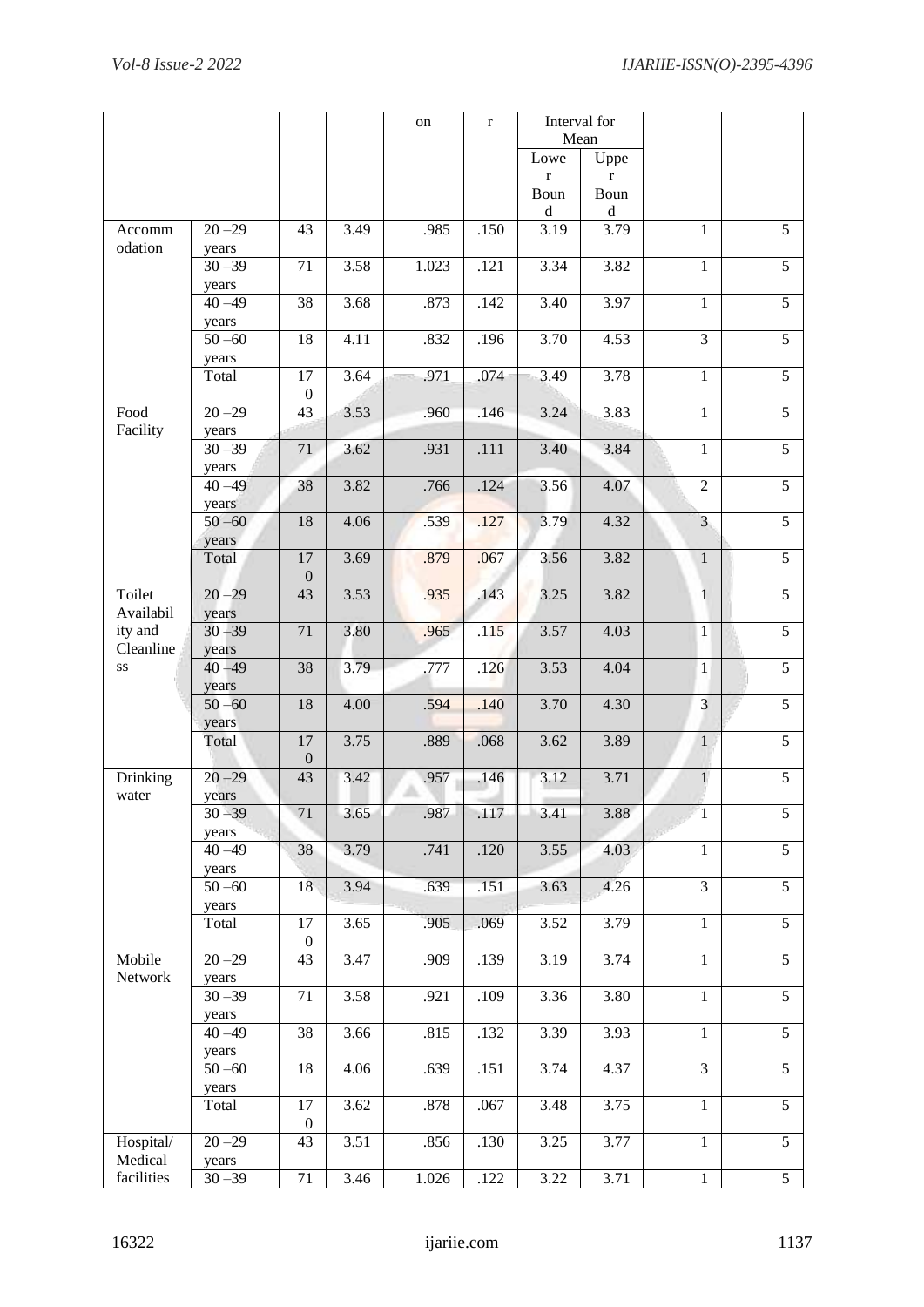| years     |          |      |       |      |      |      |        |  |
|-----------|----------|------|-------|------|------|------|--------|--|
| $40 - 49$ | 38       | 3.45 | .686  | .111 | 3.22 | 3.67 |        |  |
| years     |          |      |       |      |      |      |        |  |
| $50 - 60$ | 18       | 3.72 | 1.018 | .240 | 3.22 | 4.23 | ◠<br>∠ |  |
| years     |          |      |       |      |      |      |        |  |
| Total     | 17       | 3.50 | .912  | .070 | 3.36 | 3.64 |        |  |
|           | $\theta$ |      |       |      |      |      |        |  |

Descriptive statistics for different factors that impact tourists visiting tribal tourism destinations is given in the table above. Mean, standard deviation and other details are shown above. From the table highest mean is for Toilet Availability and Cleanliness (3.75).

| <b>Test of Homogeneity of Variances</b>    |                  |     |     |      |  |  |  |
|--------------------------------------------|------------------|-----|-----|------|--|--|--|
|                                            | Levene Statistic | df1 | df2 | Sig. |  |  |  |
| Accommodation                              | 1.135            | 3   | 166 | .337 |  |  |  |
| Food Facility                              | 4.584            | 3   | 166 | .045 |  |  |  |
| <b>Toilet Availability and Cleanliness</b> | 2.774            | 3   | 166 | .047 |  |  |  |
| Drinking water                             | 3.585            | 3   | 166 | .051 |  |  |  |
| Mobile Network                             | 2.563            | 3   | 166 | .057 |  |  |  |
| Hospital/Medical facilities                | 2.303            | 3   | 166 | .079 |  |  |  |

|  | Table 5:- Test of Homogeneity of Variances table of tourism factors |  |  |  |
|--|---------------------------------------------------------------------|--|--|--|
|  |                                                                     |  |  |  |

Above table display the test of homogeneity of variables results. From the results it can be seen that sig value for all parameters is greater than .05 and hence it can be stated that "There is a significant impact of tourism factors on the various age group of respondents when they are choosing destination for visit".

## **Table 6:- ANOVA table of tourism factors**

|                     |                       | Sum of Squares | df  | Mean Square | F     | Sig. |
|---------------------|-----------------------|----------------|-----|-------------|-------|------|
| Accommodation       | <b>Between Groups</b> | 5.332          | 3   | 1.777       | 1.915 | .129 |
|                     | Within Groups         | 154.056        | 166 | .928        |       |      |
|                     | Total                 | 159.388        | 169 |             |       |      |
| Food Facility       | <b>Between Groups</b> | 4.391          | 3   | 1.464       | 1.927 | .127 |
|                     | <b>Within Groups</b>  | 126.085        | 166 | .760        |       |      |
|                     | Total                 | 130.476        | 169 |             |       |      |
| Toilet Availability | <b>Between Groups</b> | 3.371          | 3   | 1.124       | 1.432 | .235 |
| and Cleanliness     | <b>Within Groups</b>  | 130.253        | 166 | .785        |       |      |
|                     | Total                 | 133.624        | 169 |             |       |      |
| Drinking water      | <b>Between Groups</b> | 4.601          | 3   | 1.534       | 1.901 | .131 |
|                     | Within Groups         | 133.923        | 166 | .807        |       |      |
|                     | Total                 | 138.524        | 169 |             |       |      |
| Mobile Network      | <b>Between Groups</b> | 4.628          | 3   | 1.543       | 2.040 | .110 |
|                     | Within Groups         | 125.519        | 166 | .756        |       |      |
|                     | Total                 | 130.147        | 169 |             |       |      |
| Hospital/Medical    | <b>Between Groups</b> | 1.088          | 3   | .363        | .432  | .730 |
| facilities          | Within Groups         | 139.412        | 166 | .840        |       |      |
|                     | Total                 | 140.500        | 169 |             |       |      |

Above table shows the ANOVA results for the hypothesis testing. From data it can be seen that the sig value for all the tourism factors is greater than p value and thus for all of them alternative hypothesis is accepted, which states that **"**There is a significant impact of tourism factors on the various age group of respondents when they are choosing destination for visit".

Further to find "the significant difference in the liking of Indian  $&$  Foreign tourists to visit it tribal destinations", hypothesis framed is given below;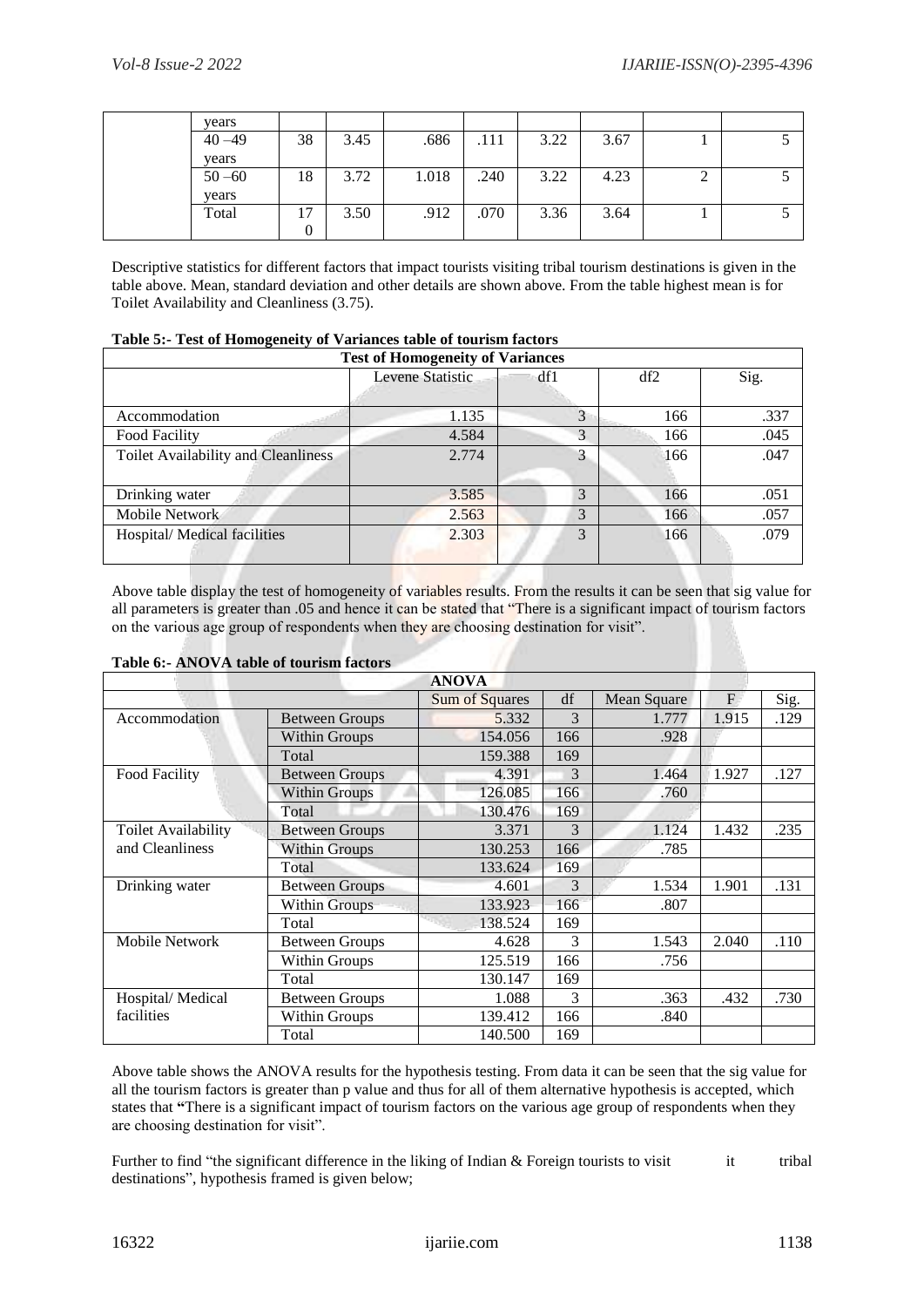$H_{02}$ : "There is no significant difference in the liking of Indian & Foreign tourists to visit tribal destinations".

 $H_{\Delta^2}$ : "There is a significant difference in the liking of Indian & Foreign tourists to visit tribal destinations".

#### **Table 7: Rank table of Respondents**

| Ranks       |     |           |              |  |  |  |  |
|-------------|-----|-----------|--------------|--|--|--|--|
| Respondents | N   | Mean Rank | Sum of Ranks |  |  |  |  |
| Foreigner   | 75  | 88.86     | 6664.50      |  |  |  |  |
| Indian      | 95  | 82.85     | 7870.50      |  |  |  |  |
| Total       | 170 |           |              |  |  |  |  |
| Foreigner   | 75  | 87.92     | 6594.00      |  |  |  |  |
| Indian      | 95  | 83.59     | 7941.00      |  |  |  |  |
| Total       | 170 |           |              |  |  |  |  |

Our both the variables show the similar and small difference in mean ranks between foreigner and Indian tourists: Indians seem much more enthusiastic about tribal tourism.

#### **Table 8: Test Statistics table**

| <b>Test Statistics<sup>a</sup></b> |           |          |  |  |  |  |  |
|------------------------------------|-----------|----------|--|--|--|--|--|
|                                    | Spiritual | Natural  |  |  |  |  |  |
| Mann-Whitney U                     | 3310.500  | 3381.000 |  |  |  |  |  |
| Wilcoxon W                         | 7870.500  | 7941.000 |  |  |  |  |  |
|                                    | $-.835$   | $-.619$  |  |  |  |  |  |
| Asymp. Sig. (2-tailed)             | .404      | .536     |  |  |  |  |  |

From the results here it can be seen that sig (2-tailed) value is greater than .05 and thus null is rejected and results show that "There is a significant difference in the liking of Indian & Foreign tourists to visit tribal destinations".

#### **CONCLUSION**

Tribal tourism in Southern Rajasthan can provide a much-needed boost to tourism while also preserving tribal and ethnic resources. Its design will include the establishment of institutions (both formal and informal) at the grass-roots level, as well as the use of a participatory approach by state authorities.

111

Results show that there is a significant impact of tourism factors on the various age group of respondents when they are choosing destination for visit. This implies that as age of respondents is changing their preferences for various tourism factor is also changing. As young people prefer adventure and sports tourism and middle age prefer safety and cleanliness for their families, also old age people prefer pilgrimage tourism. "There is a significant difference in the liking of Indian & Foreign tourists to visit tribal destinations". This implies that Indian and foreign tourist holds different preferences towards tribal tourism. Foreign tourists are found more fascinated about tribal tourism as they want to search and explore culture and living style of tribal.

#### **SUGGESTIONS**

Further for successful implementation of tribal tourism policies authorities should focus on the following suggestions;

- 1. Its effective implementation hinges on the training of service providers and raising awareness among the stakeholder community.
- 2. At the administrative level, methods for protecting service providers' interests, maintaining service quality, and providing inspection services to prevent unethical forces from manipulating the rural population will be developed.